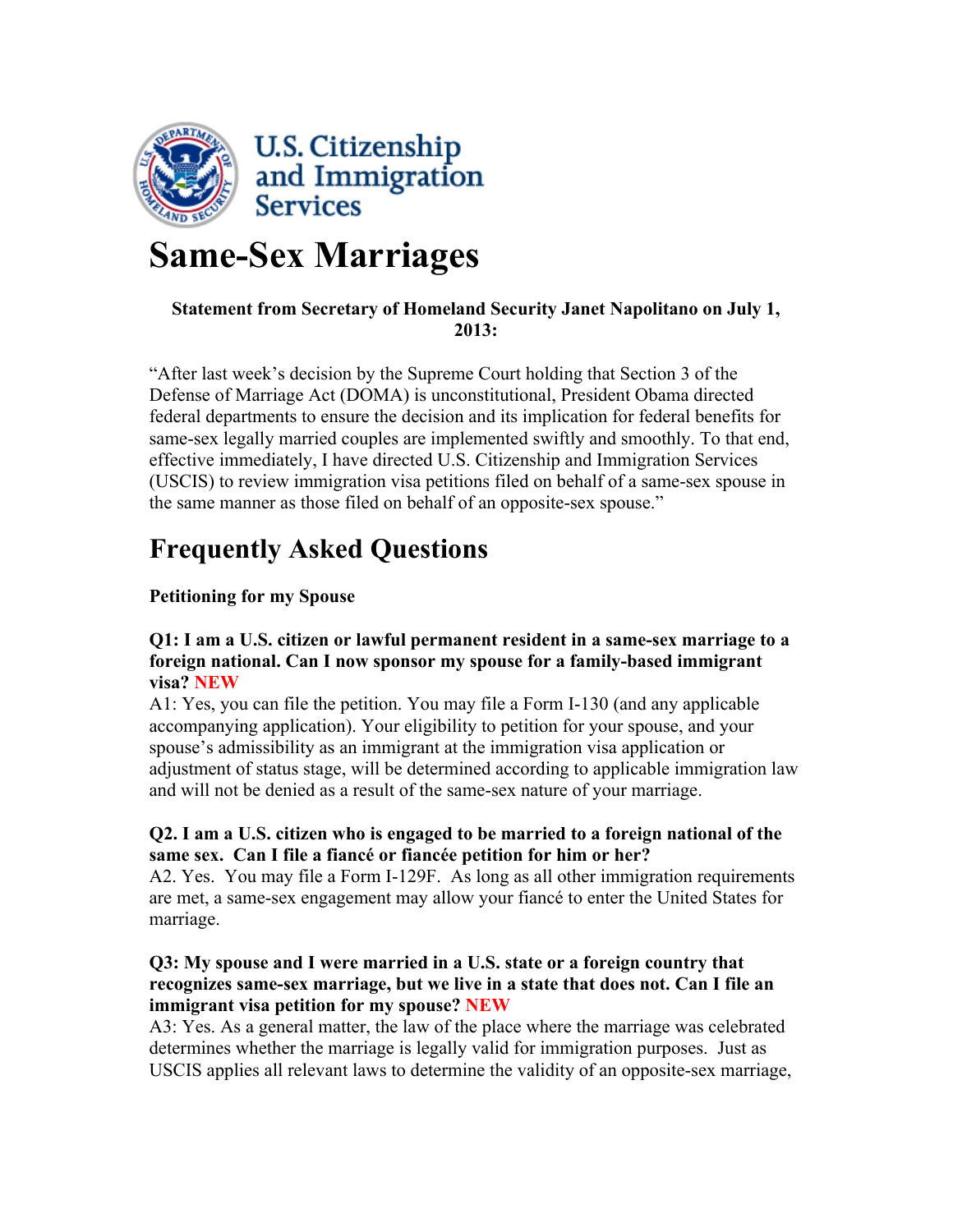we will apply all relevant laws to determine the validity of a same-sex marriage..

# **Applying for Benefits**

New Applications and Petitions:

**Q4. Do I have to wait until USCIS issues new regulations, guidance or forms to apply for benefits based upon the Supreme Court decision in** *Windsor***?** A4. No. You may apply right away for benefits for which you believe you are eligible.

Previously Submitted Applications and Petitions:

#### **Q5. My Form I-130, or other petition or application, was previously denied solely because of DOMA. What should I do?**

A5. USCIS will reopen those petitions or applications that were denied solely because of DOMA section 3. If such a case is known to us or brought to our attention, USCIS will reconsider its prior decision, as well as reopen associated applications to the extent they were also denied as a result of the denial of the Form I-130 (such as concurrently filed Forms I-485).

- USCIS will make a concerted effort to identify denials of I-130 petitions that occurred on the basis of DOMA section 3 after February 23, 2011. USCIS will also make a concerted effort to notify you (the petitioner), at your last known address, of the reopening and request updated information in support of your petition.
- To alert USCIS of an I-130 petition that you believe falls within this category, USCIS recommends that you send an e-mail from an account that can receive replies to USCIS at USCIS-626@uscis.dhs.gov stating that you have a pending petition. USCIS will reply to that message with follow-up questions as necessary to update your petition for processing. (DHS has sought to keep track of DOMA denials that occurred after the President determined not to defend Section 3 of DOMA on February 23, 2011, although to ensure that DHS is aware of your denial, please feel free to alert USCIS if you believe your application falls within this category.)
- For denials of I-130 petitions that occurred prior to February 23, 2011, you must notify USCIS by March 31, 2014, in order for USCIS to act on its own to reopen your I-130 petition. Please notify USCIS by sending an e-mail to USCIS at USCIS-626@uscis.dhs.gov and noting that you believe that your petition was denied on the basis of DOMA section 3.

Once your I-130 petition is reopened, it will be considered anew—without regard to DOMA section 3—based upon the information previously submitted and any new information provided. USCIS will also concurrently reopen associated applications as may be necessary to the extent they also were denied as a result of the denial of the I-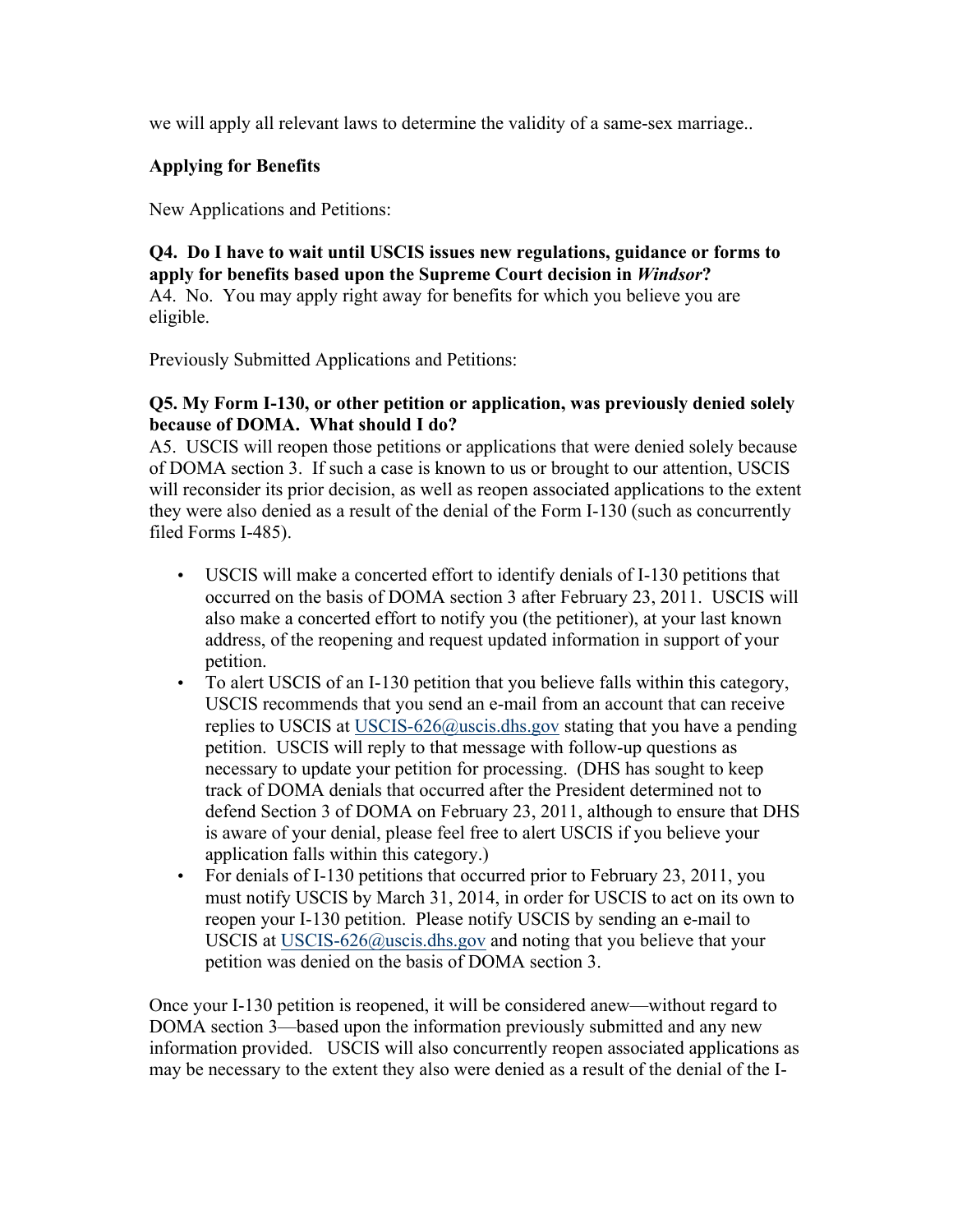130 petition (such as concurrently filed Form I-485 applications).

Additionally, if your work authorization was denied or revoked based upon the denial of the Form I-485, the denial or revocation will be concurrently reconsidered, and a new Employment Authorization Document issued, to the extent necessary. If a decision cannot be rendered immediately on a reopened adjustment of status application, USCIS will either (1) immediately process any pending or denied application for employment authorization or (2) reopen and approve any previously revoked application for employment authorization. If USCIS has already obtained the applicant's biometric information at an Application Support Center (ASC), a new Employment Authorization Document (EAD) will be produced and delivered without any further action by the applicant. In cases where USCIS has not yet obtained the required biometric information, the applicant will be scheduled for an ASC appointment.

• If another type of petition or application (other than an I-130 petition or associated application) was denied based solely upon DOMA section 3, please notify USCIS by March 31, 2014, by sending an e-mail to USCIS at USCIS- $626$ @uscis.dhs.gov as directed above. USCIS will promptly consider whether reopening of that petition or application is appropriate under the law and the circumstances presented.

No fee will be required to request USCIS to consider reopening your petition or application pursuant to this procedure. In the alternative to this procedure, you may file a new petition or application to the extent provided by law and according to the form instructions including payment of applicable fees as directed.

# **Changes in Eligibility Based on Same-Sex Marriage**

#### **Q6. What about immigration benefits other than for immediate relatives, familypreference immigrants, and fiancés or fiancées? In cases where the immigration laws condition the benefit on the existence of a "marriage" or on one's status as a "spouse," will same-sex marriages qualify as marriages for purposes of these benefits?**

A6. Yes. Under the U.S. immigration laws, eligibility for a wide range of benefits depends on the meanings of the terms "marriage" or "spouse." Examples include (but are not limited to) an alien who seeks to qualify as a spouse accompanying or following to join a family-sponsored immigrant, an employment-based immigrant, certain subcategories of nonimmigrants, or an alien who has been granted refugee status or asylum. In all of these cases, a same-sex marriage will be treated exactly the same as an opposite-sex marriage.

#### **Q7. If I am seeking admission under a program that requires me to be a "child," a "son or daughter," a "parent," or a "brother or sister" of a U.S. citizen or of a lawful permanent resident, could a same-sex marriage affect my eligibility?** A7. There are some situations in which either the individual's own marriage, or that of